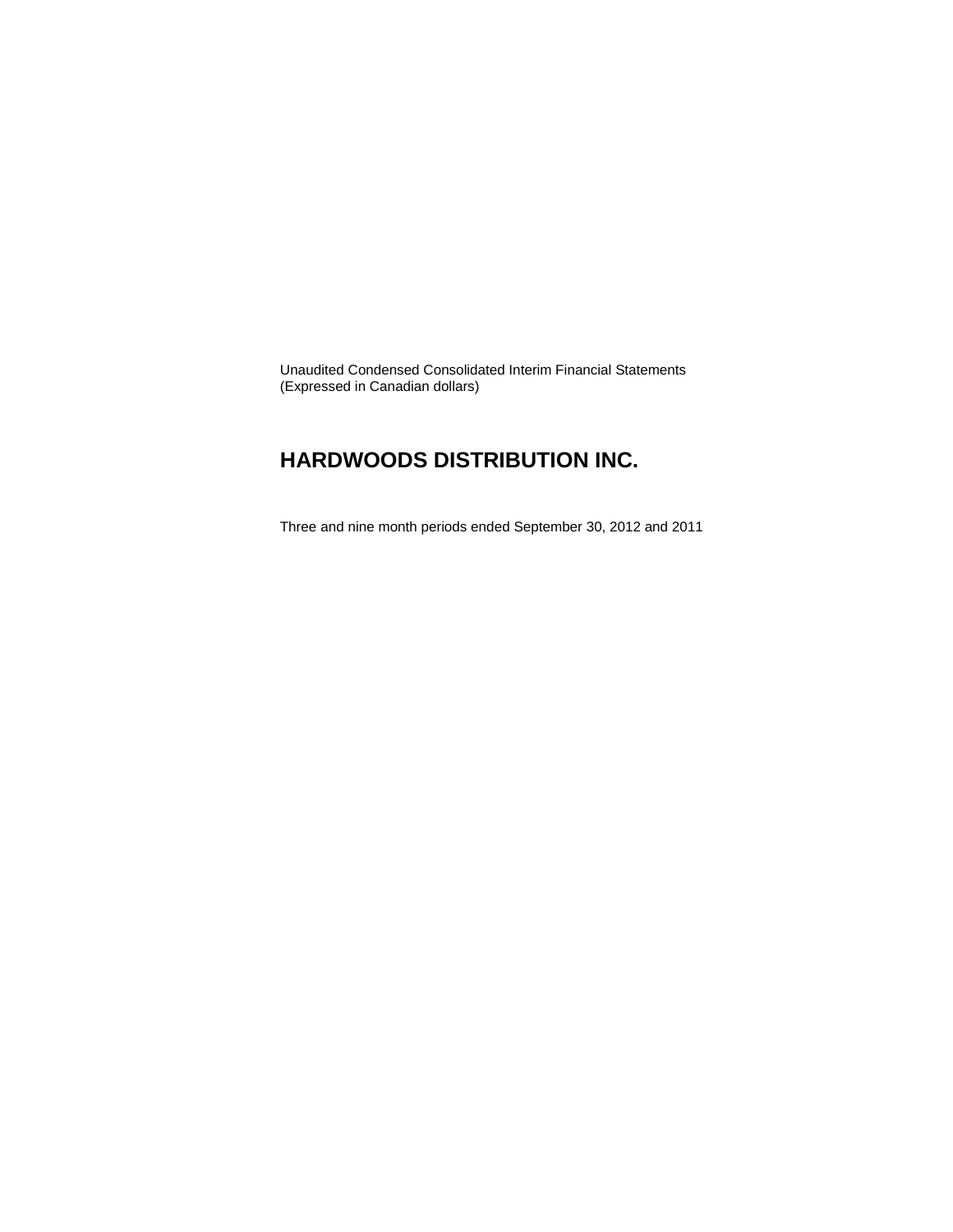Unaudited Condensed Consolidated Interim Statement of Financial Position (Expressed in thousands of Canadian dollars)

|                                            |                |    | September 30, | December 31, |           |  |
|--------------------------------------------|----------------|----|---------------|--------------|-----------|--|
|                                            | <b>Note</b>    |    |               |              | 2011      |  |
| <b>Assets</b>                              |                |    |               |              |           |  |
| Current assets:                            |                |    |               |              |           |  |
| Cash                                       |                | \$ | 65            | \$           | 392       |  |
| Accounts receivable                        | 6              |    | 41,343        |              | 33,263    |  |
| Inventories                                | $\overline{7}$ |    | 47,851        |              | 39,015    |  |
| Prepaid expenses                           |                |    | 1,175         |              | 902       |  |
| Total current assets                       |                |    | 90,434        |              | 73,572    |  |
| Non-current assets::                       |                |    |               |              |           |  |
| Long-term receivables                      | 6              |    | 1,115         |              | 1,394     |  |
| Property, plant and equipment              |                |    | 6,614         |              | 6,483     |  |
| Deferred income taxes                      |                |    | 15,225        |              | 17,556    |  |
| Intangible asset                           |                |    | 17            |              | 22        |  |
| Total non-current assets                   |                |    | 22,971        |              | 25,455    |  |
| <b>Total assets</b>                        |                | \$ | 113,405       | \$           | 99,027    |  |
| Liabilities                                |                |    |               |              |           |  |
| <b>Current liabilities:</b>                |                |    |               |              |           |  |
| <b>Bank indebtedness</b>                   | 8              | \$ | 28,830        | \$           | 19,794    |  |
| Accounts payable and accrued liabilities   |                |    | 7,877         |              | 5,474     |  |
| Income taxes payable                       |                |    | 234           |              | 43        |  |
| Provisions                                 |                |    | 91            |              | 90        |  |
| Finance lease obligation                   | 9              |    | 748           |              | 817       |  |
| Dividend payable                           | 5              |    | 485           |              | 321       |  |
| <b>Total current liabilities</b>           |                |    | 38,265        |              | 26,539    |  |
| Non-current liabilities:                   |                |    |               |              |           |  |
| Provisions                                 |                |    |               |              | 7         |  |
| Finance lease obligation                   | 9              |    | 618           |              | 582       |  |
| Total non-current liabilities              |                |    | 618           |              | 589       |  |
| <b>Total liabilities</b>                   |                |    | 38,883        |              | 27,128    |  |
| Shareholders' equity                       |                |    |               |              |           |  |
| Share capital                              | 10(a)          |    | 44,224        |              | 44,061    |  |
| Contributed surplus                        |                |    | 105,273       |              | 105,097   |  |
| Deficit                                    |                |    | (72, 624)     |              | (76, 196) |  |
| Accumulated other comprehensive loss       |                |    | (2, 351)      |              | (1,063)   |  |
| Shareholders' equity                       |                |    | 74,522        |              | 71,899    |  |
| Total shareholders' equity and liabilities |                | \$ | 113,405       | \$           | 99,027    |  |
|                                            |                |    |               |              |           |  |

The accompanying notes are an integral part of these condensed consolidated interim financial statements.

Approved on behalf of the board of directors:

**(Signed) GRAHAM M. WILSON** Director **(Signed) TERRY M. HOLLAND** Director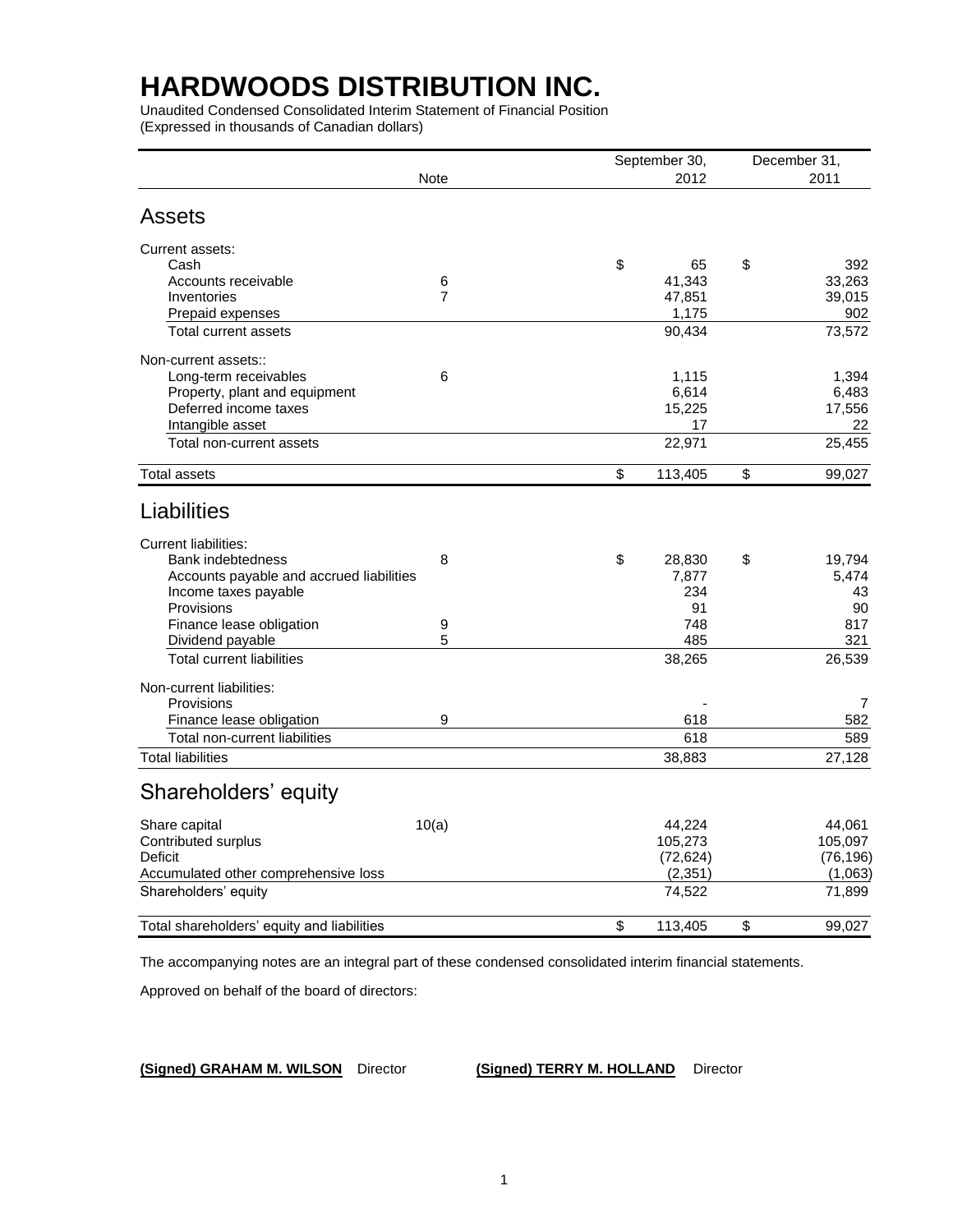Unaudited Condensed Consolidated Statement of Comprehensive Income (Loss) (Expressed in thousands of Canadian dollars)

| Three and nine month periods ended September 30, 2012 and 2011 |  |  |  |
|----------------------------------------------------------------|--|--|--|
|----------------------------------------------------------------|--|--|--|

|                                                                                                   | Three months       | Three months       | Nine months        | Nine months        |
|---------------------------------------------------------------------------------------------------|--------------------|--------------------|--------------------|--------------------|
|                                                                                                   | ended              | ended              | ended              | ended              |
|                                                                                                   | September 30,      | September 30,      | September 30,      | September 30,      |
| Note                                                                                              | 2012               | 2011               | 2012               | 2011               |
| Sales                                                                                             | \$<br>79,862       | \$<br>57,372       | \$<br>231,954      | \$<br>166,120      |
| Cost of sales                                                                                     | (65, 814)          | (47, 251)          | (190,902)          | (136, 815)         |
| Gross profit                                                                                      | 14,048             | 10,121             | 41,052             | 29,305             |
| Operating expenses:                                                                               |                    |                    |                    |                    |
| Selling and distribution                                                                          | (8,894)            | (6, 440)           | (25, 438)          | (18, 867)          |
| Administration                                                                                    | (2, 153)           | (1,842)            | (6,600)            | (5,378)            |
| Other                                                                                             |                    | (130)              |                    | (701)              |
|                                                                                                   | (11, 047)          | (8, 412)           | (32,038)           | (24, 946)          |
| Profit from operating activities                                                                  | 3,001              | 1,709              | 9,014              | 4,359              |
| 11<br>Finance expense                                                                             | (686)              | (162)              | (1,088)            | (1, 100)           |
| Finance income<br>11                                                                              | 112                | 887                | 309                | 1,043              |
| Net finance income (costs)                                                                        | (574)              | 725                | (779)              | (57)               |
| Profit before income taxes                                                                        | 2,427              | 2,434              | 8,235              | 4,302              |
| Income tax recovery (expense):                                                                    |                    |                    |                    |                    |
| Current                                                                                           | (457)              | (9)                | (1, 338)           | (44)               |
| Deferred                                                                                          | (706)              | 3,180              | (2,031)            | 2,157              |
|                                                                                                   | (1, 163)           | 3,171              | (3,369)            | 2,113              |
| Profit for the period                                                                             | 1,264              | 5,605              | 4,866              | 6,415              |
| Other comprehensive income (loss):<br>Exchange differences translating foreign operations (1,347) |                    | 3,045              | (1,288)            | 2,028              |
| Total comprehensive income (loss) for the period                                                  | \$<br>(83)         | \$<br>8,650        | \$<br>3,578        | \$<br>8,443        |
| Basic profit per share<br>Diluted profit per share<br>10(c)                                       | \$<br>0.08<br>0.08 | \$<br>0.35<br>0.35 | \$<br>0.30<br>0.30 | \$<br>0.43<br>0.42 |

The accompanying notes are an integral part of these condensed consolidated interim financial statements.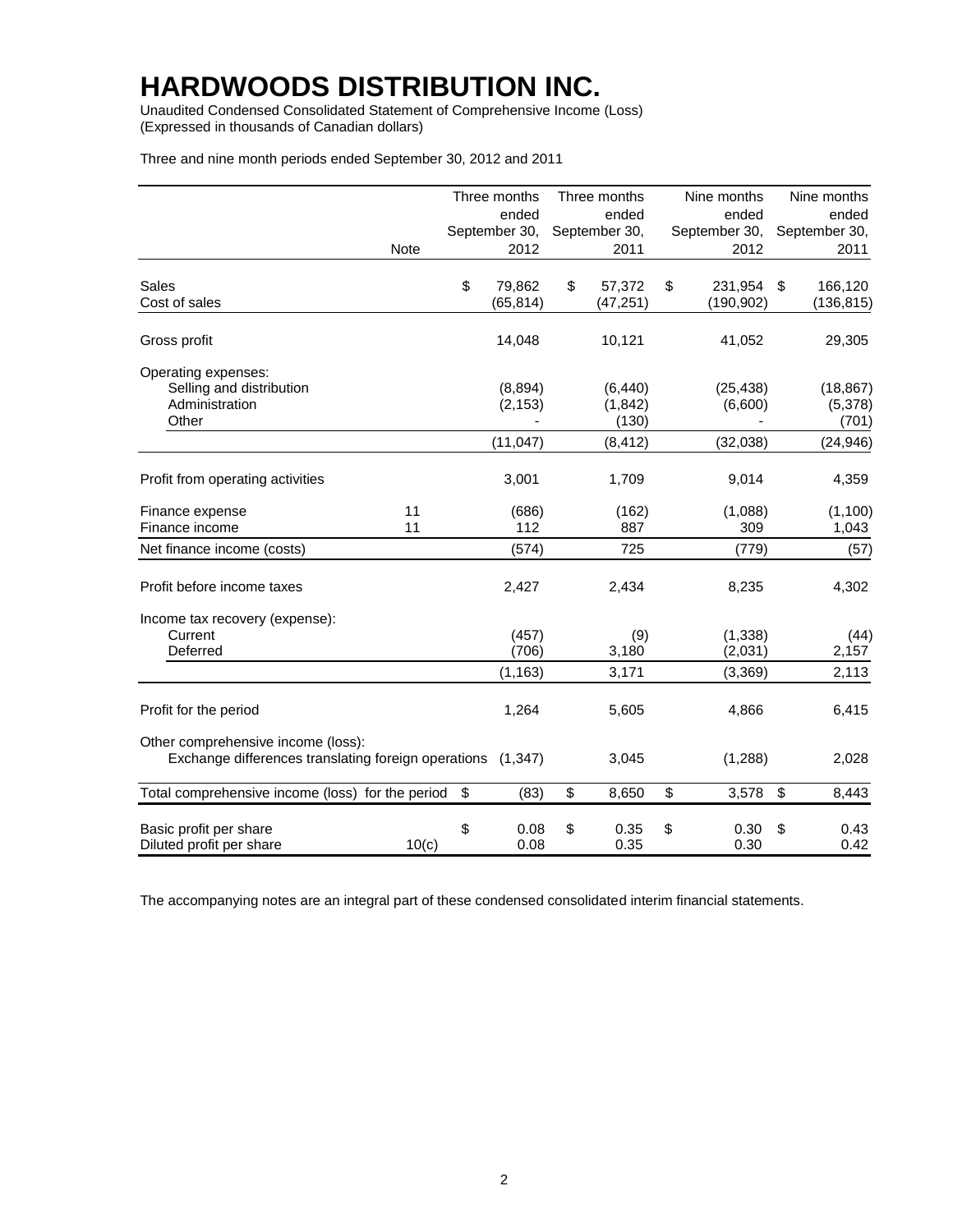Unaudited Condensed Consolidated Statement of Changes in Shareholders' Equity (Expressed in thousands of Canadian dollars)

Nine month periods ended September 30, 2012 and 2011

|                                                                                 |       |                  |                        | Accumulated other   | comprehensive |                 |                            |
|---------------------------------------------------------------------------------|-------|------------------|------------------------|---------------------|---------------|-----------------|----------------------------|
|                                                                                 | Note  | Share<br>capital | Contributed<br>surplus | translation reserve | loss -        | Deficit         | Total                      |
|                                                                                 |       |                  |                        |                     |               |                 |                            |
| Balance at January 1, 2011<br>Shares issued on conversion<br>LTIP shares issued |       | \$<br>43,759     | \$<br>104,573          | \$                  | (1,937)       | \$<br>(81,620)  | \$<br>(83, 557)<br>148,332 |
| and outstanding                                                                 | 10(b) |                  | 509                    |                     |               |                 | 509                        |
| Profit for the period                                                           |       |                  |                        |                     |               | 6,415           | 6,415                      |
| Dividends declared                                                              |       |                  |                        |                     |               | (319)           | (319)                      |
| Translation of foreign operations                                               |       |                  |                        |                     | 2,028         |                 | 2,028                      |
| Balance at September 30, 2011                                                   |       | \$43,759         | \$105,082              | \$                  | 91            | \$<br>(75, 524) | \$<br>73,408               |
| Balance at January 1, 2012                                                      |       | \$44,061         | \$105,097              | \$                  | (1,063)       | \$<br>(76, 196) | \$<br>71,899               |
| Share based compensation                                                        |       |                  |                        |                     |               |                 |                            |
| expense for the period                                                          | 10(b) |                  | 339                    |                     |               |                 | 339                        |
| Shares issued pursuant to LTIP                                                  | 10(a) | 163              | (163)                  |                     |               |                 |                            |
| Profit for the period                                                           |       |                  |                        |                     |               | 4,866           | 4,866                      |
| Dividends declared                                                              |       |                  |                        |                     |               | (1,294)         | (1,294)                    |
| Translation of foreign operations                                               |       |                  |                        |                     | (1,288)       |                 | (1,288)                    |
| Balance at September 30, 2012                                                   |       | \$44,224         | \$105,273              | \$                  | (2, 351)      | \$<br>(72, 624) | \$<br>74,522               |

The accompanying notes are an integral part of the condensed consolidated interim financial statements.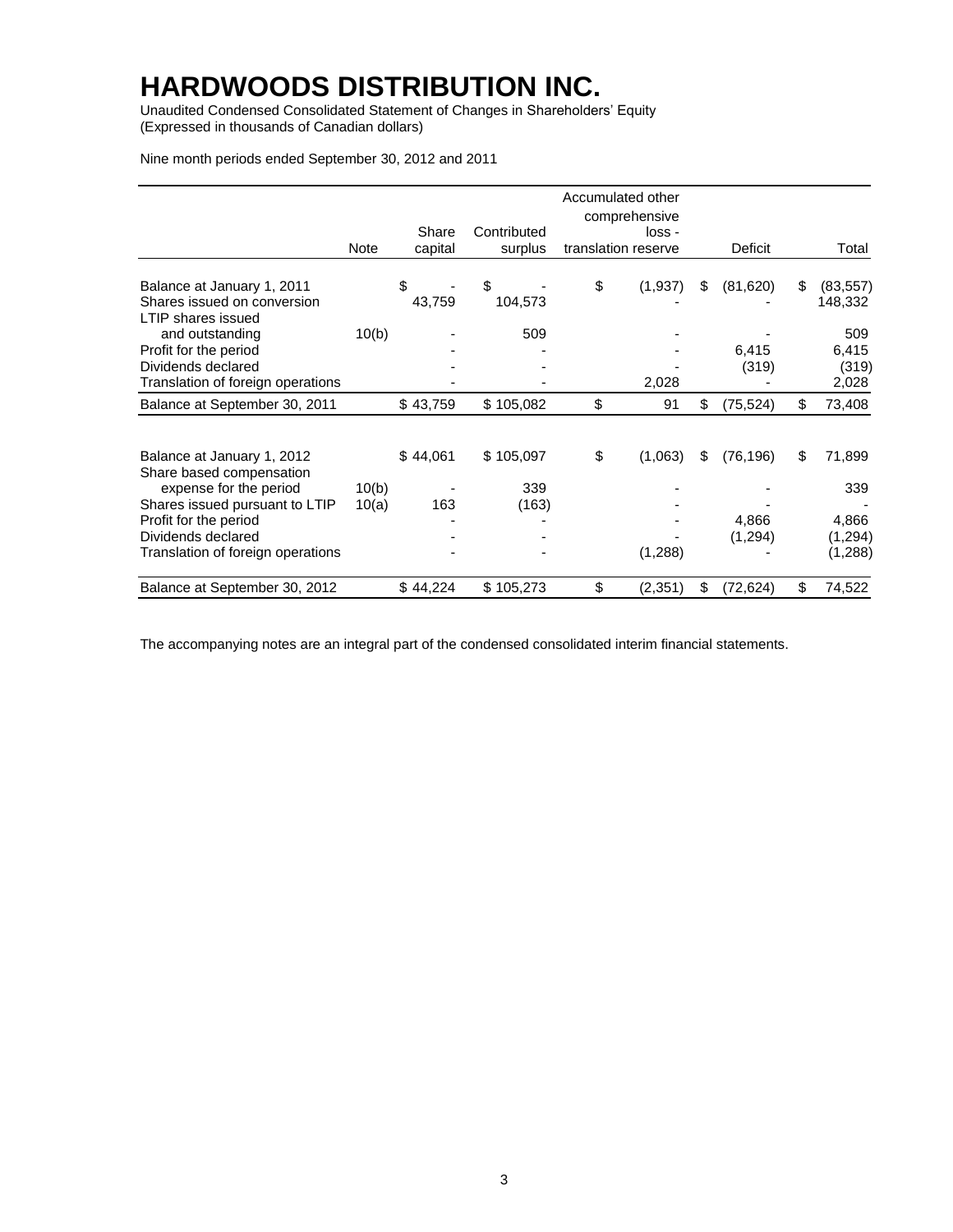Unaudited Condensed Consolidated Statement of Cash Flows (Expressed in thousands of Canadian dollars)

Three and nine month periods ended September 30, 2012 and 2011

|                                                                                    | Three months  | Three months  | Nine months | Nine months                 |
|------------------------------------------------------------------------------------|---------------|---------------|-------------|-----------------------------|
|                                                                                    | ended         | ended         | ended       | ended                       |
|                                                                                    | September 30, | September 30, |             | September 30, September 30, |
| Note                                                                               | 2012          | 2011          | 2012        | 2011                        |
| Cash flow from operating activities:                                               |               |               |             |                             |
| Profit for the period                                                              | \$<br>1,264   | \$<br>5,605   | \$<br>4,866 | \$<br>6,415                 |
| Adjustments for:                                                                   |               |               |             |                             |
| Depreciation                                                                       | 312           | 219           | 926         | 669                         |
| Gain on sale of                                                                    |               |               |             |                             |
| property, plant and equipment                                                      | (2)           | (5)           | (39)        | (64)                        |
| Non-cash employee incentive program 10(b)                                          | 125           | 72            | 339         | 466                         |
| Income tax expense (recovery)                                                      | 1,163         | (3, 171)      | 3,369       | (2, 113)                    |
| Net finance costs<br>11                                                            | 574           | (725)         | 779         | 57                          |
| Interest received                                                                  | 106           | 120           | 299         | 378                         |
| Interest paid                                                                      | (230)         | (122)         | (618)       | (432)                       |
| Income taxes paid                                                                  | (1,034)       |               | (1, 142)    | (54)                        |
| Income tax refunds received                                                        |               | 4             |             | 1,800                       |
|                                                                                    | 2,278         | 1,997         | 8,779       | 7,122                       |
| Changes in non-cash working capital:                                               |               |               |             |                             |
| Accounts receivable                                                                | (407)         | 1,737         | (9, 441)    | (6, 532)                    |
| Inventories                                                                        | (4,018)       | (4, 377)      | (9,923)     | (6,079)                     |
| Prepaid expenses                                                                   | 218           | (244)         | (296)       | (54)                        |
| Provisions                                                                         | (9)           | (32)          | (4)         | (84)                        |
| Accounts payable and accrued liabilities                                           | 330           | 1,816         | 2,547       | 4,490                       |
|                                                                                    | (3,886)       | (1, 100)      | (17, 117)   | (8, 259)                    |
| Net cash provided by (used in) operating activities                                | (1,608)       | 897           | (8,338)     | (1, 137)                    |
|                                                                                    |               |               |             |                             |
| Cash flow from financing activities:                                               |               |               |             |                             |
| Increase in bank indebtedness                                                      | 2,302         | 13,261        | 9,643       | 15,502                      |
| Principle payments on finance lease obligation                                     | (186)         | (177)         | (555)       | (520)                       |
| Dividends paid to shareholders                                                     | (486)         |               | (1, 131)    |                             |
| Net cash provided by financing activities                                          | 1,630         | 13,084        | 7,957       | 14,982                      |
|                                                                                    |               |               |             |                             |
| Cash flow from investing activities:<br>Additions to property, plant and equipment |               |               |             |                             |
| Proceeds on disposal of                                                            | (412)         | (91)          | (760)       | (221)                       |
| property, plant and equipment                                                      | 36            |               | 119         | 98                          |
| <b>Business acquisition</b><br>4                                                   |               | (13, 693)     |             | (13, 693)                   |
| Payments received on long-term receivables                                         | 358           | 100           | 695         | 254                         |
|                                                                                    |               |               |             |                             |
| Net cash provided by (used in)                                                     |               |               |             |                             |
| investing activities                                                               | (18)          | (13, 684)     | 54          | (13, 562)                   |
| Increase (decrease) in cash                                                        | 4             | 297           | (327)       | 283                         |
| Cash, beginning of period                                                          | 61            | 29            | 392         | 43                          |
|                                                                                    |               |               |             |                             |
| Cash, end of period                                                                | \$<br>65      | \$<br>326     | \$<br>65    | \$<br>326                   |

The accompanying notes are an integral part of the condensed consolidated interim financial statements.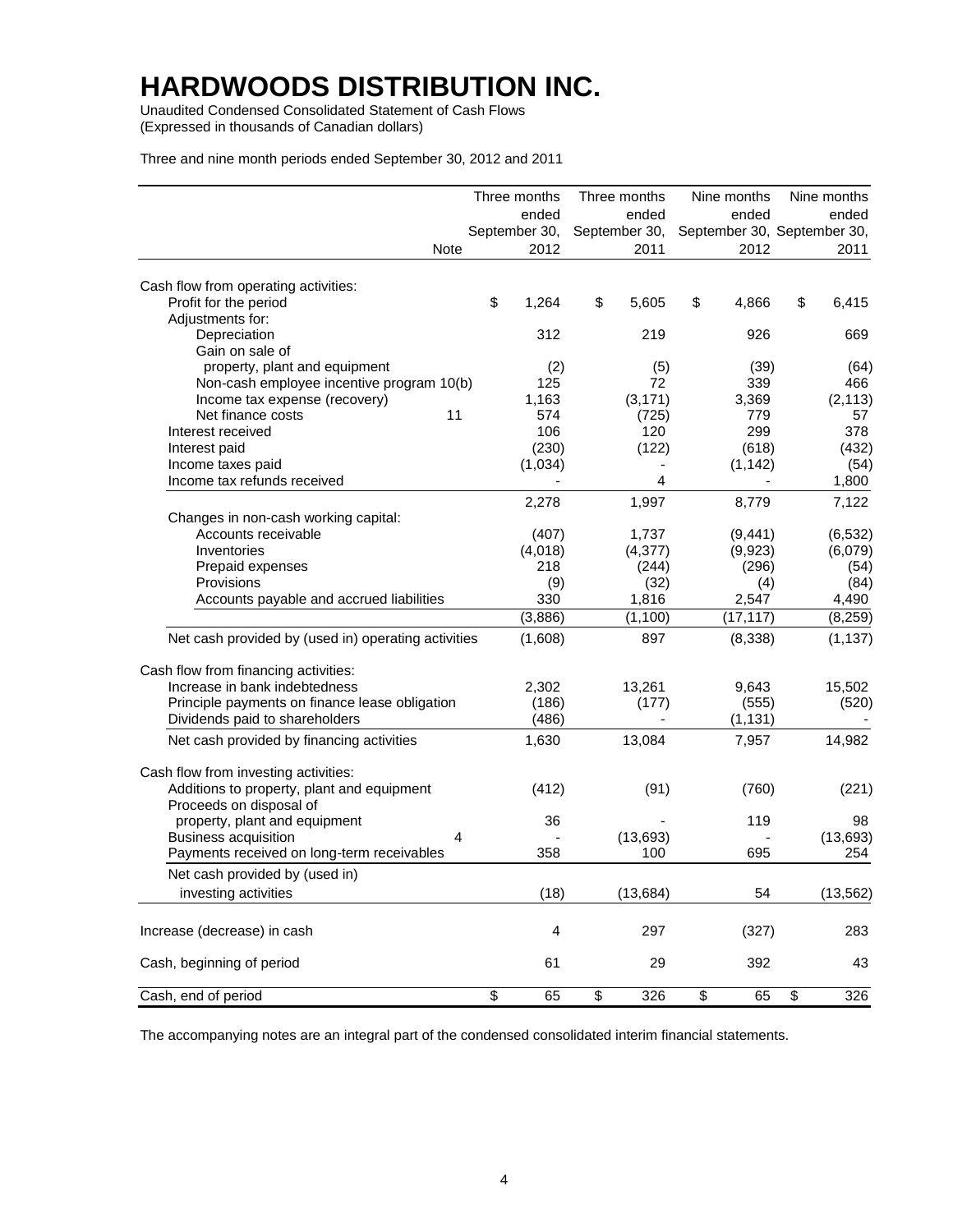Notes to Unaudited Condensed Consolidated Interim Financial Statements (Tabular amounts expressed in thousands of Canadian dollars)

Three and nine month periods ended September 30, 2012 and 2011

### **1. Nature of operations:**

Hardwoods Distribution Inc. (the "Company") is incorporated under the Canada Business Corporations Act trading on the Toronto Stock Exchange under the symbol "HWD." The Company is the successor to Hardwoods Distribution Income Fund (the "Fund") following the completion of the conversion of the Fund from an income trust to a corporate structure on July 1, 2011 (the "Reorganization"). Information herein with respect to Hardwoods Distribution Inc. includes information and financial results in respect of the Fund prior to the Reorganization and references to "common shares" and "shares" should be read as references to "units" for periods prior to July 1, 2011. Subsidiaries of the Company operate a network of 31 distribution centers in Canada and the US engaged in the wholesale distribution of hardwood lumber and related sheet goods and specialty products.

### **2. Basis of preparation:**

(a) Statement of compliance:

These condensed consolidated interim financial statements of the Company have been prepared in accordance with International Accounting Standards ("IAS 34") "Interim Financial Reporting". The disclosures contained in these condensed consolidated interim financial statements do not include all of the requirements of International Financial Reporting Standards ("IFRS") for annual financial statements, and accordingly, these condensed consolidated interim financial statements should be read in conjunction with the annual consolidated financial statements for the year ended December 31, 2011.

The condensed consolidated interim financial statements were authorized for issue by the Board of Directors on November 5, 2012.

(b) Basis of measurement:

These condensed consolidated interim financial statements have been prepared on the historical cost basis.

(c) Functional and presentation currency:

These condensed consolidated interim financial statements are presented in Canadian dollars, which is the Company's functional currency. All financial information presented in the financial statements, with the exception of per share amounts, has been rounded to the nearest thousand.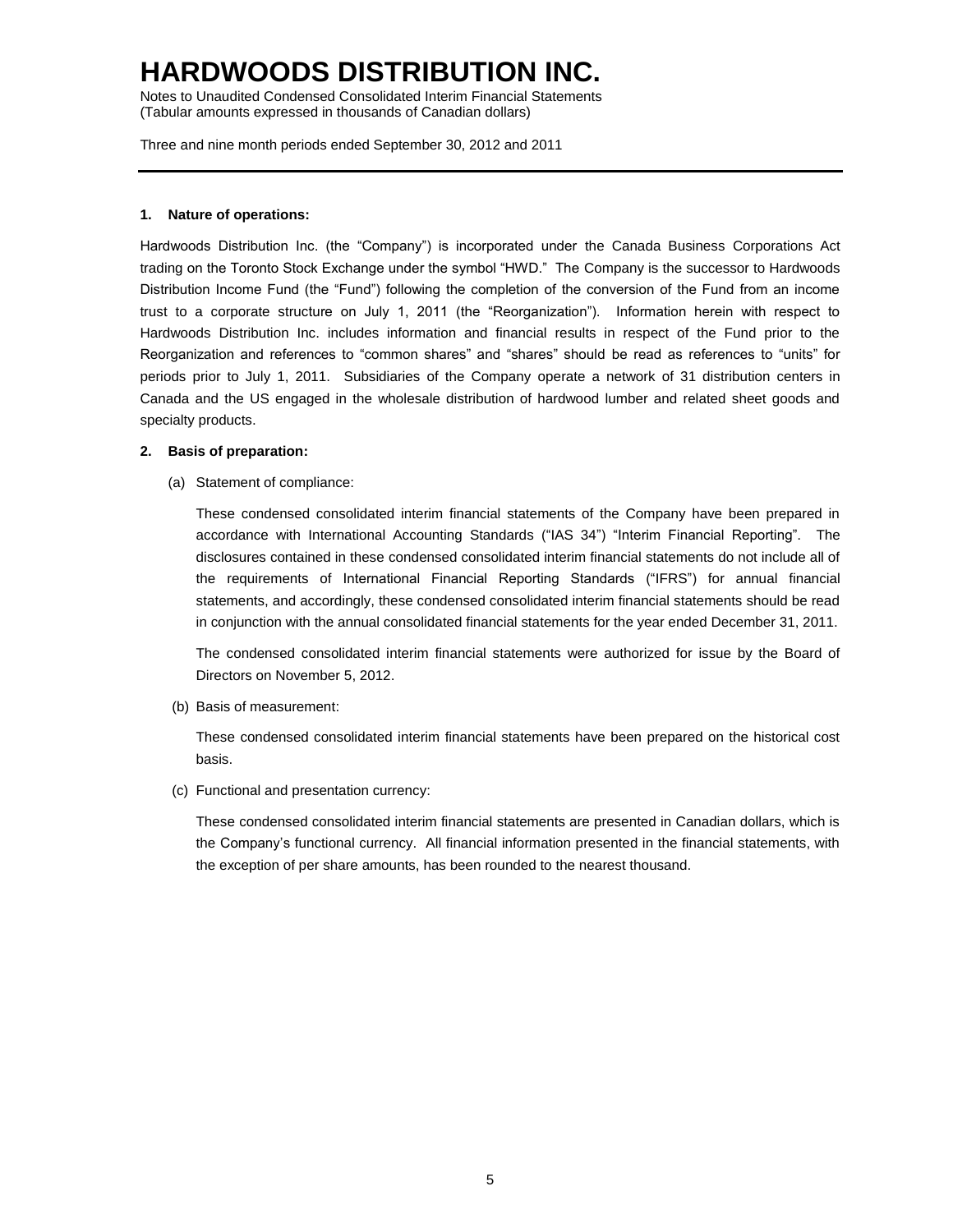Notes to Unaudited Condensed Consolidated Interim Financial Statements (Tabular amounts expressed in thousands of Canadian dollars)

Three and nine month periods ended September 30, 2012 and 2011

### **2. Basis of preparation (continued):**

(d) Use of estimates and judgment:

The preparation of financial statements in accordance with IFRS requires management to make judgments, estimates and assumptions that affect the application of accounting policies and the reported amounts of assets and liabilities at the date of the financial statements and the reported amounts of revenue and expenses during the reporting period. Actual amounts may differ from the estimates applied in the preparation of these financial statements.

Estimates and underlying assumptions are reviewed on an ongoing basis. Revisions to accounting estimates are recognized in the period in which the estimates are revised and in any future periods affected. The areas of estimate in these condensed consolidated interim financial statements are consistent with those disclosed in the Company's annual financial statements for the year ended December 31, 2011.

### **3. Significant accounting policies:**

The significant accounting policies that have been used in the preparation of these condensed consolidated interim financial statements are summarized in the Company's annual financial statements for the year ended December 31, 2011.

### **4. Business acquisition:**

On September 19, 2011 a subsidiary of the Company purchased certain assets of Frank Paxton Lumber Company ("Paxton") with the intention to continue operations of the business. Paxton is a US based remanufacturer and distributor of hardwood lumber, millwork and sheet goods, with branch operations in San Antonio, Denver, Cincinnati, Kansas City and Chicago. The Company purchased the trade accounts receivable, inventory, and property, plant and equipment of Paxton for cash consideration of \$13.7 million (US\$13.9 million) and hired Paxton's employees to continue operating the business. As part of the agreement, certain accounts receivable totaling \$0.2 million not subsequently collected were returned to the seller and collected during the period ended March 31, 2012.

Included in these condensed consolidated interim financial statements are sales of \$14.2 million and profit of \$0.4 million related to Paxton for the three month period ended September 30, 2012 and sales of \$42.7 million and profit of \$1.5 million for the nine month period ended September 30, 2012.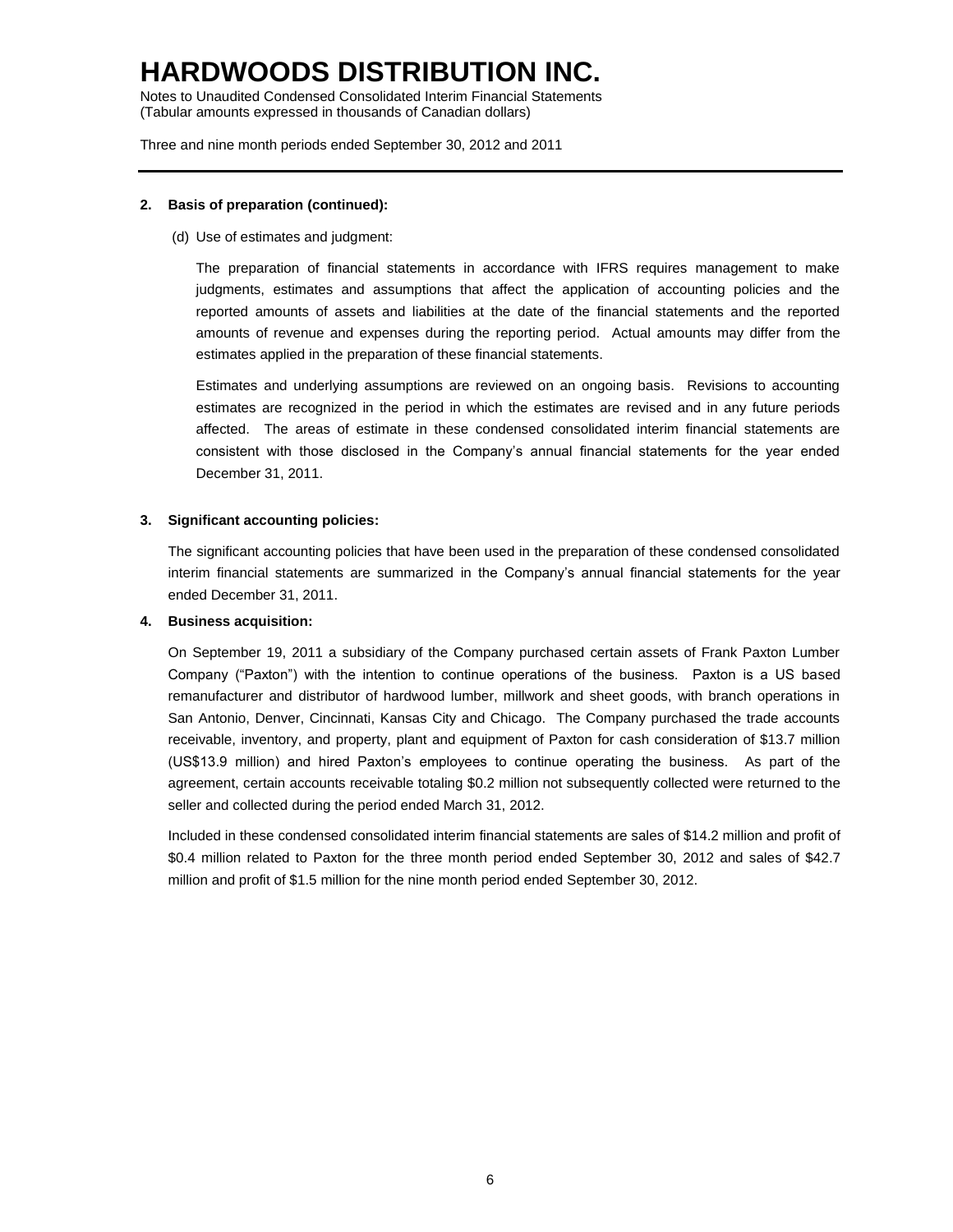Notes to Unaudited Condensed Consolidated Interim Financial Statements (Tabular amounts expressed in thousands of Canadian dollars)

Three and nine month periods ended September 30, 2012 and 2011

### **5. Capital management:**

The Company's policy is to maintain a strong capital base so as to maintain investor, creditor and market confidence and to sustain future development of the business. The Company considers its capital to be bank indebtedness (net of cash) and shareholders' equity. The Company's capitalization is as follows:

|                                                                               | September 30,<br>2012          |    |                           |
|-------------------------------------------------------------------------------|--------------------------------|----|---------------------------|
| Cash and cash equivalents<br><b>Bank indebtedness</b><br>Shareholder's equity | \$<br>(65)<br>28,830<br>74.522 | \$ | (392)<br>19.794<br>71,899 |
| Total capitalization                                                          | 103.287                        | \$ | 91,301                    |

The terms of the Company's US and Canadian credit facilities are described in note 8. The terms of the agreements with the Company's lenders provide that distributions cannot be made by its subsidiaries in the event that its subsidiaries do not meet certain credit ratios. The Company's operating subsidiaries were compliant with all required credit ratios under the US and Canadian credit facilities as at September 30, 2012 and December 31, 2011, and accordingly there were no restrictions on distributions arising from compliance with financial covenants.

Dividends are one way the Company manages its capital. Dividends are declared having given consideration to a variety of factors including the outlook for the business and financial leverage. There were no changes to the Company's approach to capital management during the three and nine month periods ended September 30, 2012.

On August 7, 2012, the Company declared a cash dividend of \$0.03 per common share to shareholders of record as of October 19, 2012. The dividend was paid to shareholders on October 31, 2012. On November 5, 2012, the Company declared a cash dividend of \$0.03 per common share to shareholders of record as of January 18, 2013, to be paid on January 31, 2013.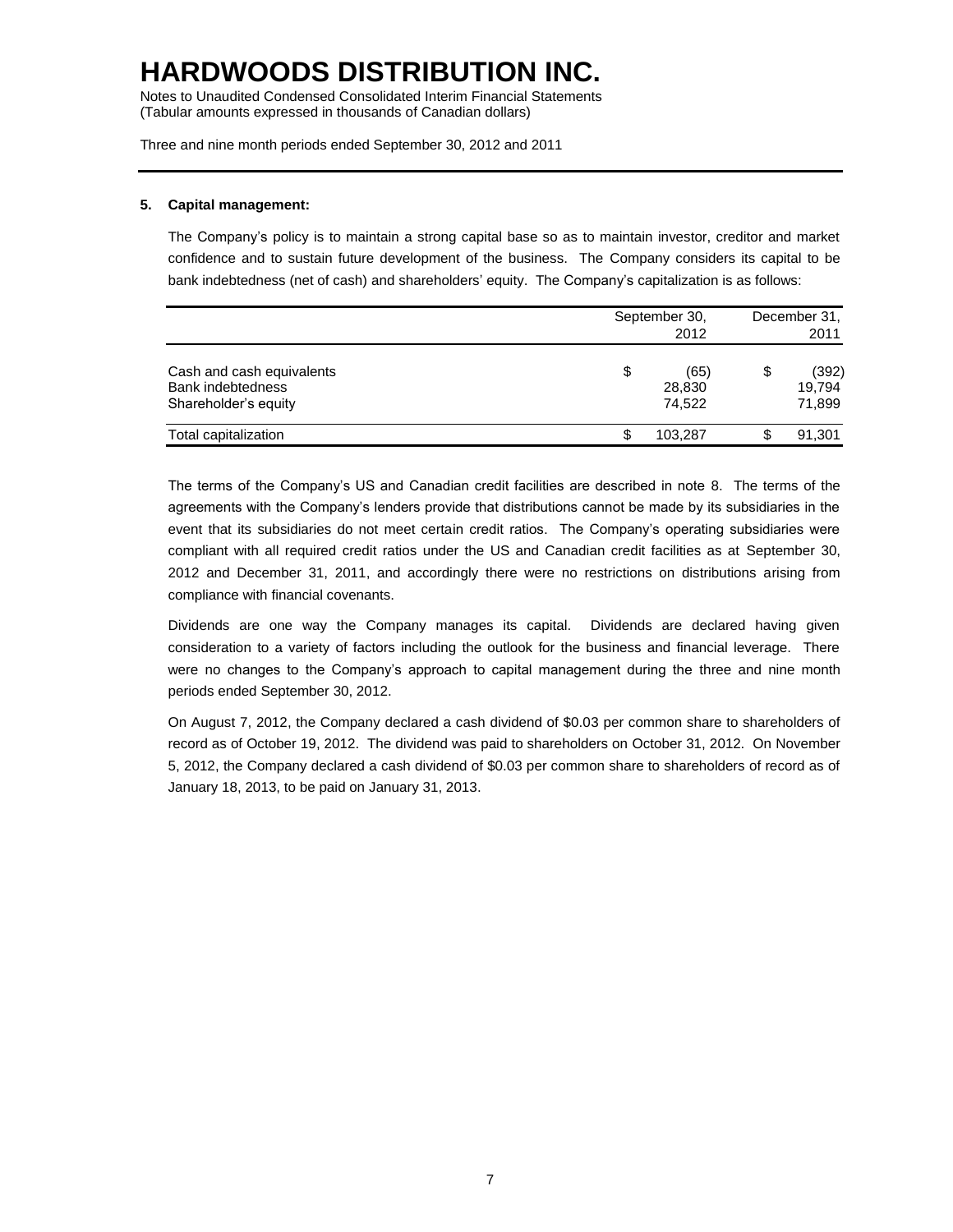Notes to Unaudited Condensed Consolidated Interim Financial Statements (Tabular amounts expressed in thousands of Canadian dollars)

Three and nine month periods ended September 30, 2012 and 2011

#### **6. Accounts receivable:**

The following is a breakdown of the Company's current and long-term receivables and represents the Company's principal exposure to credit risk.

|                                                  | September 30, | December 31, |        |
|--------------------------------------------------|---------------|--------------|--------|
|                                                  | 2012          |              | 2011   |
| Trade accounts receivable - Canada               | \$<br>14,133  | \$           | 10,561 |
| Trade accounts receivable - United States        | 30,203        |              | 24,226 |
| Sundry receivable                                | 170           |              | 148    |
| Current portion of long-term receivables         | 672           |              | 1,158  |
|                                                  | 45,178        |              | 36,093 |
| Less:                                            |               |              |        |
| Allowance for credit loss                        | 3,835         |              | 2,830  |
|                                                  | \$<br>41,343  | \$           | 33,263 |
| Long-term receivables:                           |               |              |        |
| Employee housing loans                           | \$<br>380     | \$           | 368    |
| <b>Customer notes</b>                            | 1,000         |              | 1,753  |
| Security deposits                                | 407           |              | 431    |
|                                                  | 1,787         |              | 2,552  |
| Less:                                            |               |              |        |
| Current portion, included in accounts receivable | 672           |              | 1,158  |
|                                                  | \$<br>1,115   | \$           | 1,394  |

The aging of trade receivables is:

|                                                                                | September 30,                           | 2012 | December 31,<br>2011 |                                   |  |
|--------------------------------------------------------------------------------|-----------------------------------------|------|----------------------|-----------------------------------|--|
| Current<br>Past due 31 - 60 days<br>Past due 61 - 90 days<br>Past due 90+ days | 30,437<br>\$<br>8,162<br>2,188<br>3,549 |      | \$                   | 20,977<br>7.174<br>2,676<br>3,960 |  |
|                                                                                | 44.336                                  |      | S                    | 34,787                            |  |

The Company determines its allowance for doubtful accounts based on its best estimate of the net recoverable amount by customer account. Accounts that are considered uncollectable are written off. The total allowance at September 30, 2012 was \$3.8 million (December 31, 2011 - \$2.8 million). The amount of the allowance is considered sufficient based on the past experience of the business, the security the Company has in place for past due accounts, and management's regular review and assessment of customer accounts and credit risk.

Bad debt expense, net of recoveries, for the three month period ended September 30, 2012 was \$0.6 million being 0.7% of sales (three month period ended September 30, 2011 – \$0.3 million, being 0.5% of sales). For the nine month period ended September 30, 2012, net bad debt expense was \$0.9 million being 0.4% of sales (nine month period ended September 30, 2011 - \$1.1 million, being 0.7% of sales).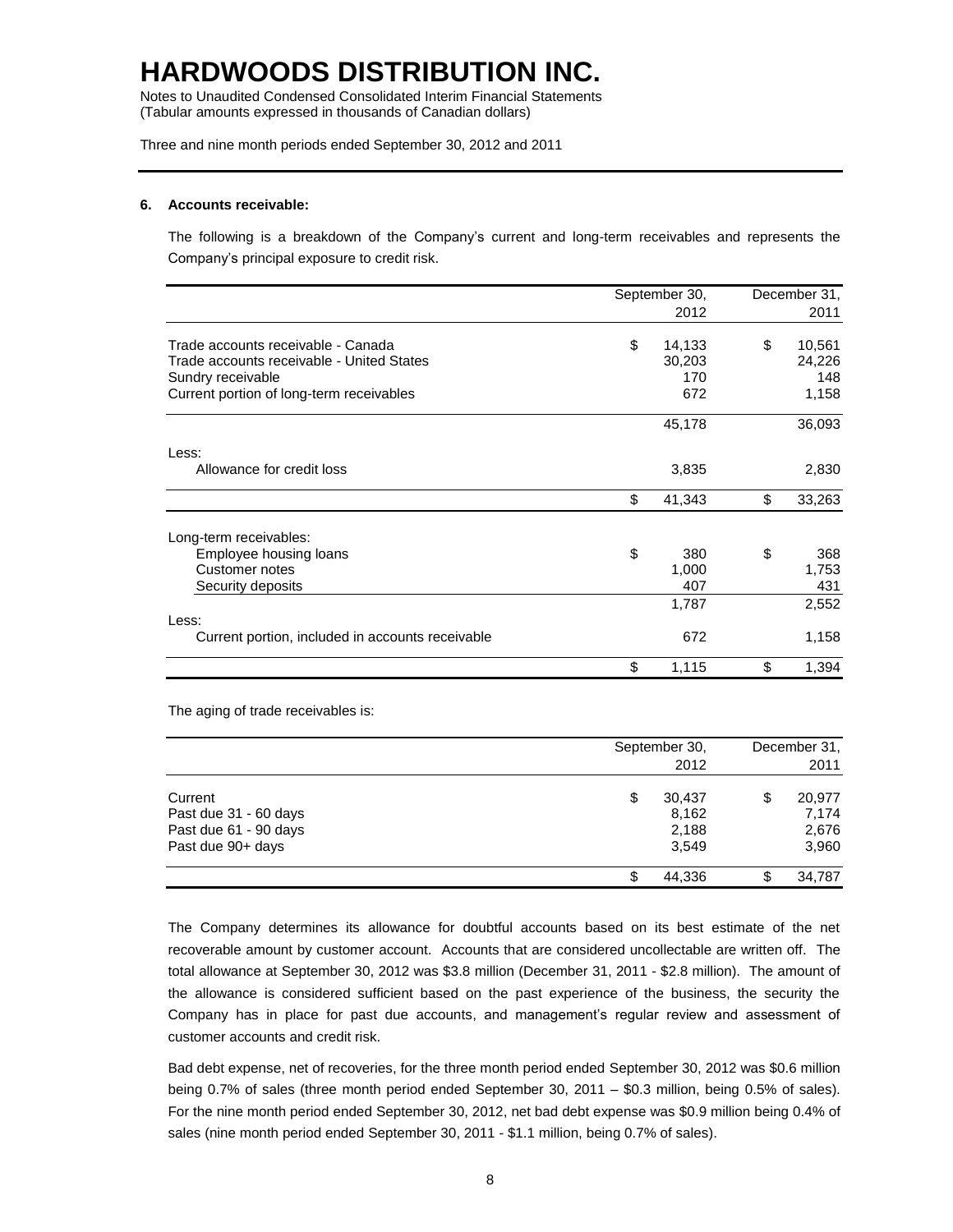Notes to Unaudited Condensed Consolidated Interim Financial Statements (Tabular amounts expressed in thousands of Canadian dollars)

Three and nine month periods ended September 30, 2012 and 2011

### **7. Inventories:**

|                                                        | September 30,<br>2012                    | December 31,<br>2011                     |  |  |
|--------------------------------------------------------|------------------------------------------|------------------------------------------|--|--|
| Lumber<br>Sheet goods<br>Specialty<br>Goods in-transit | 15,521<br>\$<br>24,205<br>4,222<br>3,903 | \$<br>13,469<br>19,346<br>3,497<br>2,703 |  |  |
|                                                        | 47,851<br>\$                             | \$<br>39,015                             |  |  |

Inventory related expenses are included in the condensed consolidated statement of comprehensive income as follows:

|                                               |    | Three months<br>ended<br>September 30,<br>2012 |    | Three months Nine months<br>ended<br>ended<br>September 30, September 30, September 30,<br>2011<br>2012 |   |                  | Nine months<br>ended<br>2011 |                  |  |
|-----------------------------------------------|----|------------------------------------------------|----|---------------------------------------------------------------------------------------------------------|---|------------------|------------------------------|------------------|--|
| Inventory write-downs                         | \$ | 205                                            | \$ | 154                                                                                                     | S | 529              | \$                           | 517              |  |
| Cost of inventory sold<br>Other cost of sales | \$ | 63,278<br>2,536                                | \$ | 45.271<br>1.980                                                                                         | S | 183,495<br>7,407 | \$                           | 131,232<br>5,583 |  |
| Total cost of sales                           | S  | 65.814                                         | \$ | 47.251                                                                                                  | S | 190.902          | \$                           | 136,815          |  |

### **8. Bank indebtedness:**

|                                                                                                                                                                                         | September 30,<br>2012        | December 31,<br>2011         |
|-----------------------------------------------------------------------------------------------------------------------------------------------------------------------------------------|------------------------------|------------------------------|
| Checks issued in excess of funds on deposit<br>Credit facility, Hardwoods LP<br>Credit facility, Hardwoods USLP<br>(September 30, 2012 - US\$20,125;<br>December 31, 2011 - US\$13,692) | \$<br>690<br>8,353<br>19.787 | \$<br>922<br>4,943<br>13.929 |
|                                                                                                                                                                                         | 28,830                       | 19.794                       |

Bank indebtedness consists of checks issued in excess of funds on deposit and advances under operating lines of credit (the "Credit Facilities") available to subsidiaries of the Company, Hardwoods Specialty Products LP ("Hardwoods LP") and Hardwoods Specialty Product USLP ("Hardwoods USLP").

The Hardwoods LP Credit Facility, which has a maturity date of August 7, 2016, provides financing up to \$15.0 million. The Hardwoods USLP credit facility provides financing up to US\$30 million and has a maturity date of May 26, 2015. Each facility is payable in full at maturity. The Credit Facilities are revolving credit facilities which the Company may terminate at any time without prepayment penalty. The Credit Facilities bear interest at a floating rate based on the Canadian or US prime rate (as the case may be), LIBOR or bankers' acceptance rates plus, in each case, an applicable margin. Letters of credit are also available under the Credit Facilities on customary terms for facilities of this nature. Commitment fees and standby charges usual for borrowings of this nature are payable.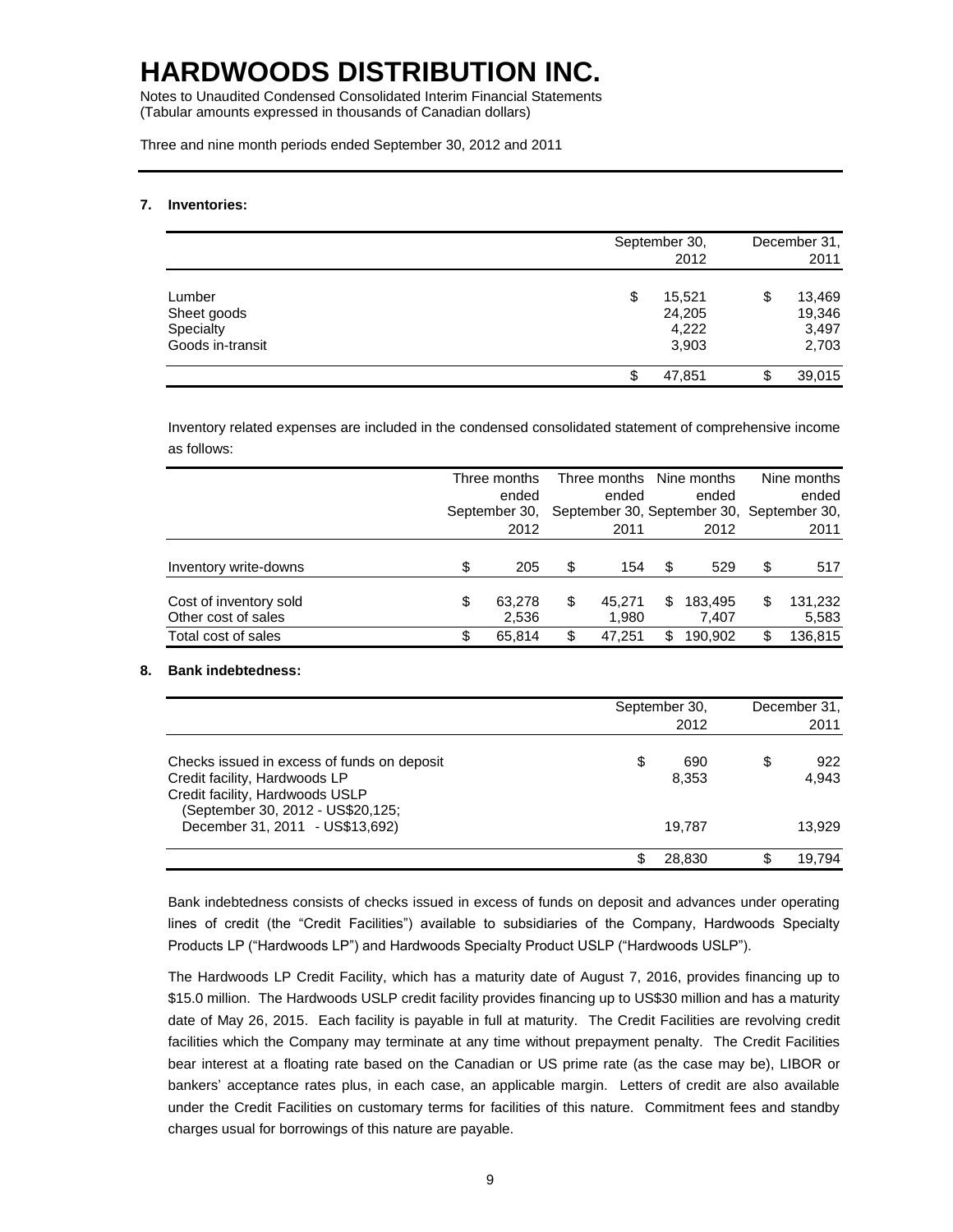Notes to Unaudited Condensed Consolidated Interim Financial Statements (Tabular amounts expressed in thousands of Canadian dollars)

Three and nine month periods ended September 30, 2012 and 2011

### **8. Bank indebtedness (continued):**

The amount made available under the Credit Facility to Hardwoods LP from time to time is limited to the extent of 85% of the book value of accounts receivable and the lesser of 60% of the book value or 85% of appraised value of inventories with the amount based on inventories not to exceed 60% of the total amount to be available. Certain identified accounts receivable and inventories are excluded from the calculation of the amount available under the Credit Facility. Hardwoods LP is required to maintain a fixed charge coverage ratio (calculated as the ratio of EBITDA less cash taxes less capital expenditures less distributions, divided by interest plus principal payments on capital lease obligations) of not less than 1.1 to 1. However, this covenant does not apply so long as the unused availability under the credit line is in excess of \$2.0 million. At September 30, 2012, the Hardwoods LP credit facility has unused availability of \$6.6 million, before checks issued in excess of funds on deposit of \$0.3 million (December 31, 2011 - \$6.9 million, checks issued in excess of funds on deposit - nil).

The amount to be made available under the Credit Facility to Hardwoods USLP from time to time is limited to the extent of 85% of the book value of certain accounts receivable and 55% of the book value of inventories (with certain accounts receivable and inventory being excluded). Hardwoods USLP is required to maintain a fixed charge coverage ratio (calculated as EBITDA less cash taxes less capital expenditures, divided by interest plus distributions) of 1.0 to 1. This covenant of the Hardwoods USLP Credit Facility does not need to be met, however, when the unused availability under the credit facility is in excess of US\$2.5 million. At September 30, 2012, the Hardwoods USLP credit facility has unused availability of \$9.7 million (US\$9.9 million), before checks issued in excess of funds on deposit of \$0.4 million (US\$0.4 million) (December 31, 2011 - \$14.4 million (US\$14.1 million), before checks issued in excess of funds on deposit of \$0.4 million (US\$0.4 million).

#### **9. Leases:**

(a) Finance leases as lessee:

Subsidiaries of the Company lease vehicles with terms ranging from 18 to 50 months. The Company and its subsidiaries have determined that these vehicle leases are considered finance leases and are recorded on the statement of financial position.

Finance lease liabilities are payable as follows:

| Minimum lease payments due                                       | Within<br>one year |   | One to<br>five years | Total             |
|------------------------------------------------------------------|--------------------|---|----------------------|-------------------|
| September 30, 2012:<br>Future minimum lease payments<br>Interest | \$<br>805<br>57    | S | 647<br>29            | \$<br>1,452<br>86 |
| Present value of minimum payments                                | 748                |   | 618                  | \$<br>1,366       |

The present value of the lease payments is calculated using the interest rate implicit in the lease as required by IAS 17, "Leases".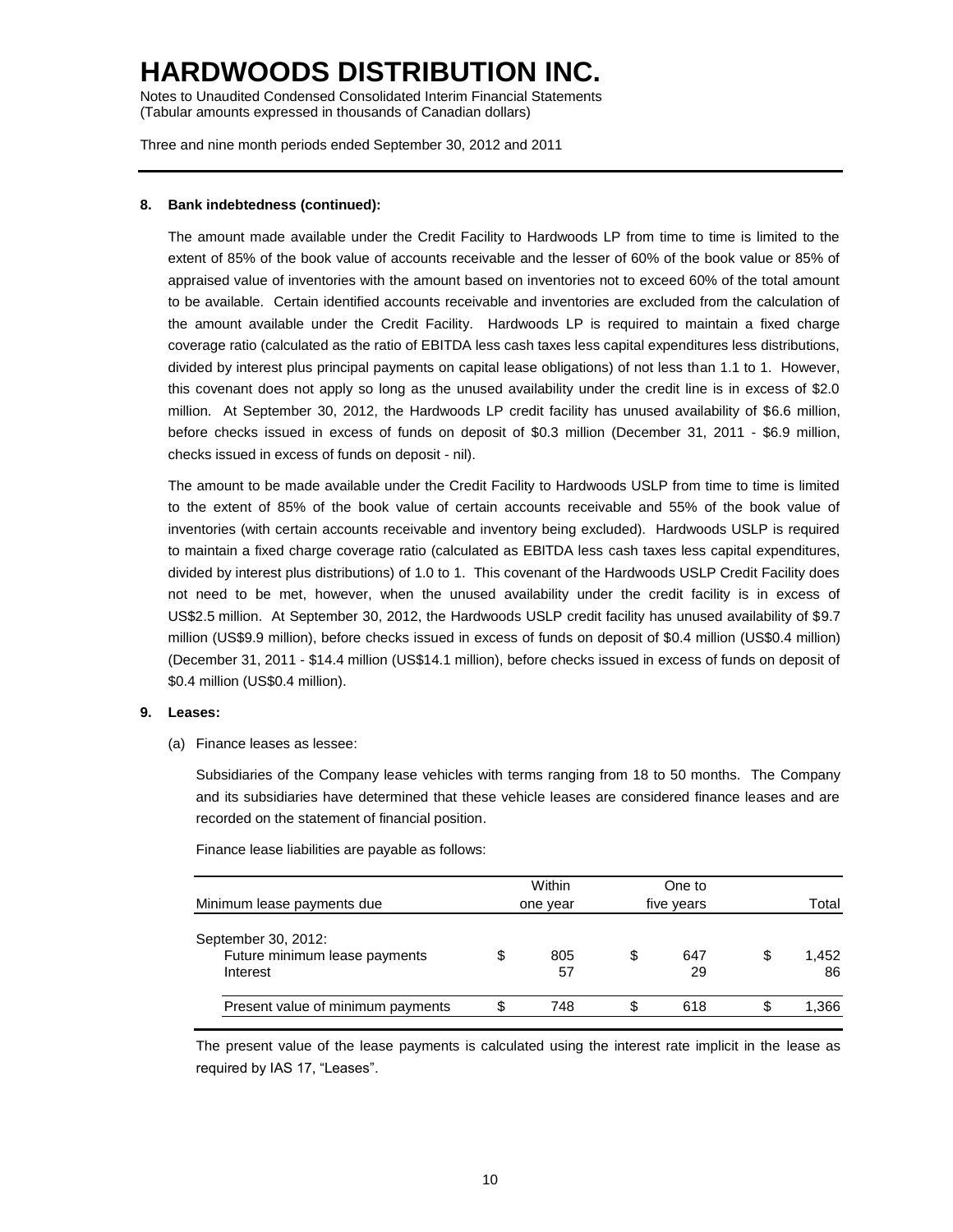Notes to Unaudited Condensed Consolidated Interim Financial Statements (Tabular amounts expressed in thousands of Canadian dollars)

Three and nine month periods ended September 30, 2012 and 2011

### **9. Leases (continued):**

(b) Operating leases as lessee:

At September 30, 2012, the Company's subsidiaries are obligated under various operating leases, mainly building leases, which require future minimum rental payments as follows:

| Minimum lease payments due          | Within<br>one year |       | One to<br>five years | After<br>five years |     | Total  |
|-------------------------------------|--------------------|-------|----------------------|---------------------|-----|--------|
| Minimum lease payments due          |                    | 5.259 | \$10.727             |                     | 376 | 16.362 |
| Minimum sublease revenue receivable |                    | 121   | 85                   |                     | ۰   | 206    |

### **10. Share Capital:**

(a) Share capital:

At September 30, 2012, the authorized share capital of the Company comprised an unlimited number of common shares without par value ("Shares"). A continuity of the Shares is as follows:

|                                             | <b>Shares</b> |     | Total  |  |  |
|---------------------------------------------|---------------|-----|--------|--|--|
| Balance at December 31, 2011                | 16,095,343    | \$. | 44.061 |  |  |
| Issued pursuant to long term incentive plan | 80.744        |     | 163    |  |  |
| Balance at September 30, 2012               | 16,176,087    | S   | 44.224 |  |  |
|                                             |               |     |        |  |  |

(b) Long Term Incentive Plan ("LTIP"):

A continuity of the LTIP Shares outstanding is as follows:

|                                                                                                 | <b>Performance Shares</b> | <b>Restricted Shares</b> |
|-------------------------------------------------------------------------------------------------|---------------------------|--------------------------|
| Balance at December 31, 2011                                                                    | 104.856                   | 219.442                  |
| LTIP shares issued during the period<br>LTIP shares settled by exchange for free-trading Shares | 17.049<br>(39, 275)       | 60.537                   |
| Balance at September 30, 2012                                                                   | 82.630                    | 279.979                  |

No LTIP shares became fully vested in the three month period ended September 30, 2012. During the nine month period ended September 30, 2012, 39,275 performance shares became fully vested and were settled by the issuance of 80,744 Shares with a fair value of \$0.2 million. The number of Shares issued reflects the applicable performance payout multiplier and cumulative adjustments for dividends paid.

Non-cash LTIP compensation expense of \$124,953 was recorded for the three month period ended September 30, 2012 (three month period ended September 30, 2011 – \$71,254) and \$339,048 for the nine month period ended September 30, 2012 (nine month period ended September 30, 2011 - \$465,686).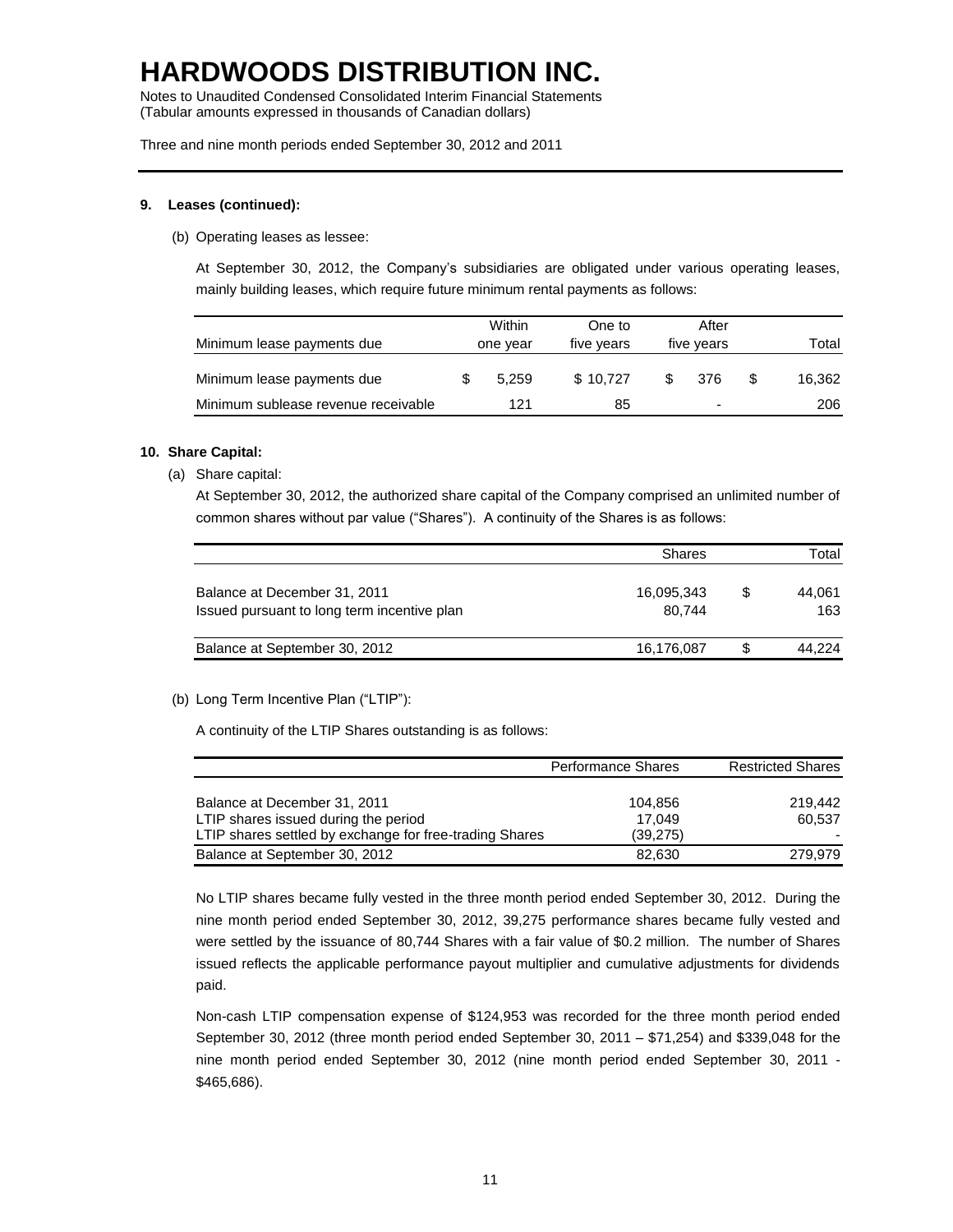Notes to Unaudited Condensed Consolidated Interim Financial Statements (Tabular amounts expressed in thousands of Canadian dollars)

Three and nine month periods ended September 30, 2012 and 2011

### **10. Share Capital (continued):**

(c) Weighted average shares:

The calculation of basic and fully diluted profit per share is based on the profit for the three and nine month periods ended September 30, 2012 of \$1.7 million (2011 – \$5.6 million) and \$5.3 million (2011 - \$6.4 million), respectively. The weighted average number of common shares outstanding is as follows:

|                                           | Three months  |            | Three months Nine months | Nine months                               |
|-------------------------------------------|---------------|------------|--------------------------|-------------------------------------------|
|                                           | ended         | ended      | ended                    | ended                                     |
|                                           | September 30. |            |                          | September 30, September 30, September 30, |
|                                           | 2012          | 2011       | 2012                     | 2011                                      |
| Issued ordinary shares at                 |               |            |                          |                                           |
| beginning of period                       | 16,176,087    | 14,604,085 | 16,095,343               | 14,523,858                                |
| <b>Effect of Class B shares</b>           |               |            |                          |                                           |
| converted to common shares                |               | 1.366.428  |                          | 455,182                                   |
| Effect of shares issued during the period |               |            |                          |                                           |
| pursuant to long-term incentive plan      |               |            | 53,928                   | 53,779                                    |
| Weighted average common shares - basic    | 16,176,087    | 15,970,513 | 16,149,271               | 15,032,819                                |
| Effect of dilutive securities:            |               |            |                          |                                           |
| Long-term incentive plan                  | 264,832       | 271,271    | 212,967                  | 274,321                                   |
| Weighted average common                   |               |            |                          |                                           |
| shares - diluted, at September 30         | 16,440,919    | 16,241,784 | 16,362,238               | 15,307,140                                |

### **11. Finance income and expense:**

|                                        |             | Three months |               | Three months | Nine months      | Nine months                               |      |
|----------------------------------------|-------------|--------------|---------------|--------------|------------------|-------------------------------------------|------|
|                                        |             |              | ended         | ended        | ended            | ended                                     |      |
|                                        |             |              | September 30, |              |                  | September 30, September 30, September 30, |      |
|                                        | <b>Note</b> |              | 2012          | 2011         | 2012             | 2011                                      |      |
| Finance expense:                       |             |              |               |              |                  |                                           |      |
| Interest on bank indebtedness          | 8           | \$           | 219           | \$<br>113    | \$<br>569        | 359<br>- \$                               |      |
| Amortization of deferred finance cost  |             |              |               | 27           |                  | 125                                       |      |
| Accretion of finance lease obligation  | 9           |              | 20            | 22           | 61               |                                           | 70   |
| Change in fair value of                |             |              |               |              |                  |                                           |      |
| non-controlling interest               |             |              |               |              |                  | 546                                       |      |
| Write off of uncollectible interest    |             |              |               |              |                  |                                           |      |
| on trade receivables                   |             |              |               |              | 46               |                                           |      |
| Foreign exchange losses                |             |              | 447           |              | 412              |                                           |      |
| Total finance expense                  |             |              | 686           | 162          | 1,088            | 1,100                                     |      |
| Finance income:                        |             |              |               |              |                  |                                           |      |
| Imputed interest on                    |             |              |               |              |                  |                                           |      |
| employee loans receivable              | 6           |              | 3             | 4            | 10               |                                           | 12   |
| Interest on trade receivables          |             |              |               |              |                  |                                           |      |
| and customer notes                     | 6           |              | 106           | 141          | 299              | 400                                       |      |
| Reversal of write off of uncollectible |             |              |               |              |                  |                                           |      |
| interest on trade receivables          |             |              | 3             |              |                  |                                           |      |
| Foreign exchange gain                  |             |              |               | 742          |                  | 631                                       |      |
| Total finance income                   |             |              | 112           | 887          | 309              | 1,043                                     |      |
| Net finance income (costs)             |             | \$           | (574)         | \$<br>725    | \$<br>$(779)$ \$ |                                           | (57) |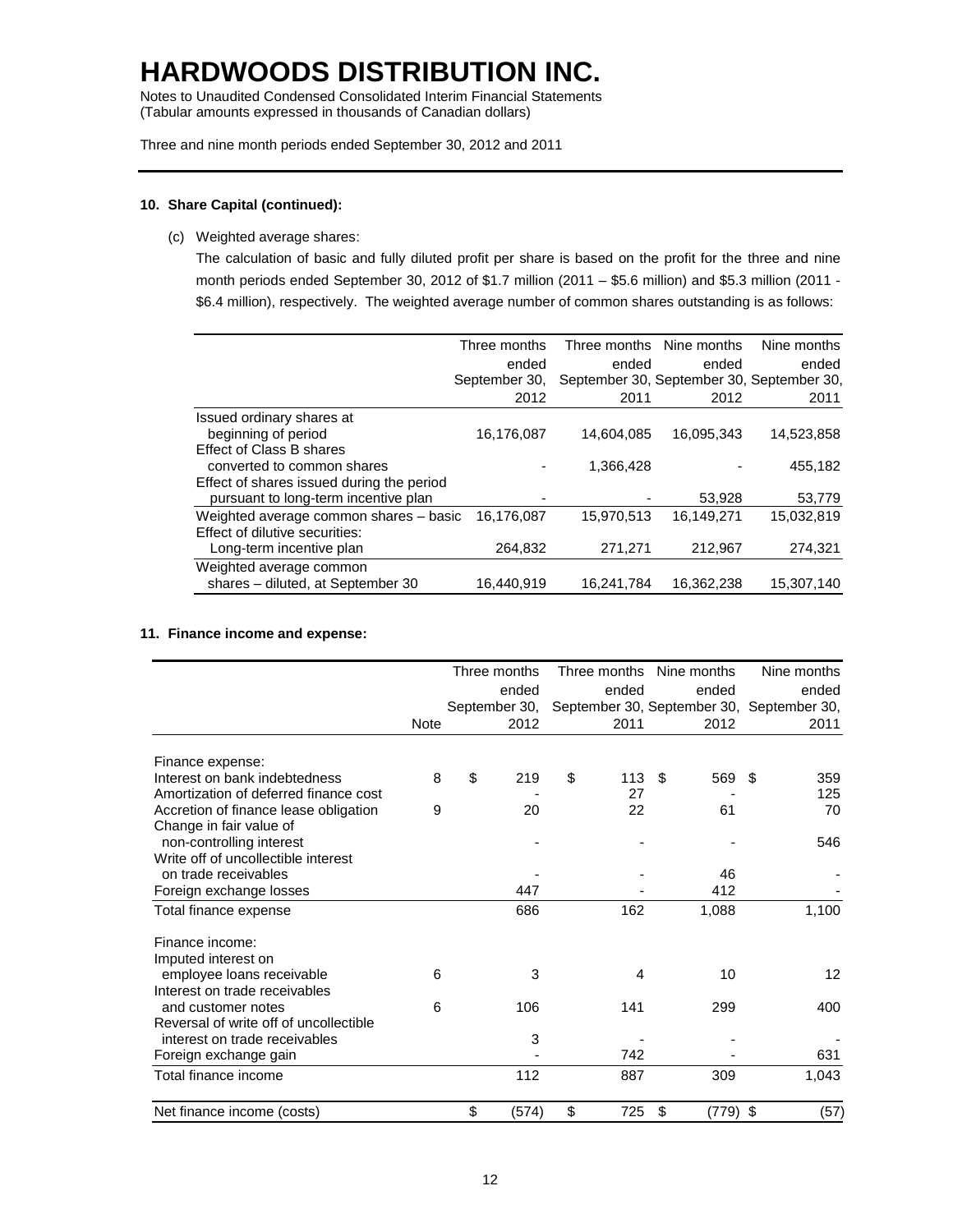Notes to Unaudited Condensed Consolidated Interim Financial Statements (Tabular amounts expressed in thousands of Canadian dollars)

Three and nine month periods ended September 30, 2012 and 2011

### **11. Finance income and expense (continued):**

The change in fair value of the non-controlling interest during the nine month period ended September 30, 2011 relates to the change in value of the previous owner's 20% exchangeable interests in Hardwoods LP and Hardwoods USLP from January 1, 2011 to July 1, 2011. The non-controlling interest exchanged its Class B limited partner units of Hardwoods LP and Hardwoods USLP for common shares of the Company on July 1, 2011, eliminating the non-controlling interest liability.

### **12. Segment reporting:**

Information about geographic areas is as follows:

|                                                                    |     | Three months<br>ended<br>September 30, | Three months Nine months<br>ended<br>September 30, September 30, September 30, |                  |    | ended             |    | Nine months<br>ended |
|--------------------------------------------------------------------|-----|----------------------------------------|--------------------------------------------------------------------------------|------------------|----|-------------------|----|----------------------|
|                                                                    |     | 2012                                   | 2011                                                                           |                  |    | 2012              |    | 2011                 |
| Revenue from external customers:<br>Canada<br><b>United States</b> | \$. | 22.673<br>57,189                       | \$                                                                             | 20,908<br>36,464 | \$ | 67.370<br>164.584 | \$ | 63.921<br>102,199    |
|                                                                    | \$. | 79.862                                 | S                                                                              | 57.372           | £. | 231.954           | £. | 166,120              |

|                                                       | September 30,<br>2012 |    | December 31,<br>2011 |
|-------------------------------------------------------|-----------------------|----|----------------------|
| Non-current assets:<br>Canada<br><b>United States</b> | \$<br>8,200<br>14,771 | \$ | 8,855<br>16,600      |
|                                                       | 23,971<br>\$          | S  | 25,455               |

### **13. Related party transactions:**

Two of the Company's directors are senior officers of Sauder Industries Limited ("SIL"). All these sales and purchases took place at prevailing market prices:

|                    |   | Three months |                                                         | Three months Nine months | Nine months |
|--------------------|---|--------------|---------------------------------------------------------|--------------------------|-------------|
|                    |   | ended        | ended                                                   | ended                    | ended       |
|                    |   |              | September 30, September 30, September 30, September 30, |                          |             |
|                    |   | 2012         | 2011                                                    | 2012                     | 2011        |
|                    |   |              |                                                         |                          |             |
| Purchases from SIL | S |              | 6                                                       | 29                       | 74          |
| Sales to SIL       |   | 39           | 94                                                      | 161                      | 221         |

### **14. Seasonality:**

The Company is subject to seasonal influences. Historically, the first and fourth quarters are seasonally slower periods for construction activity and therefore demand for hardwood products.